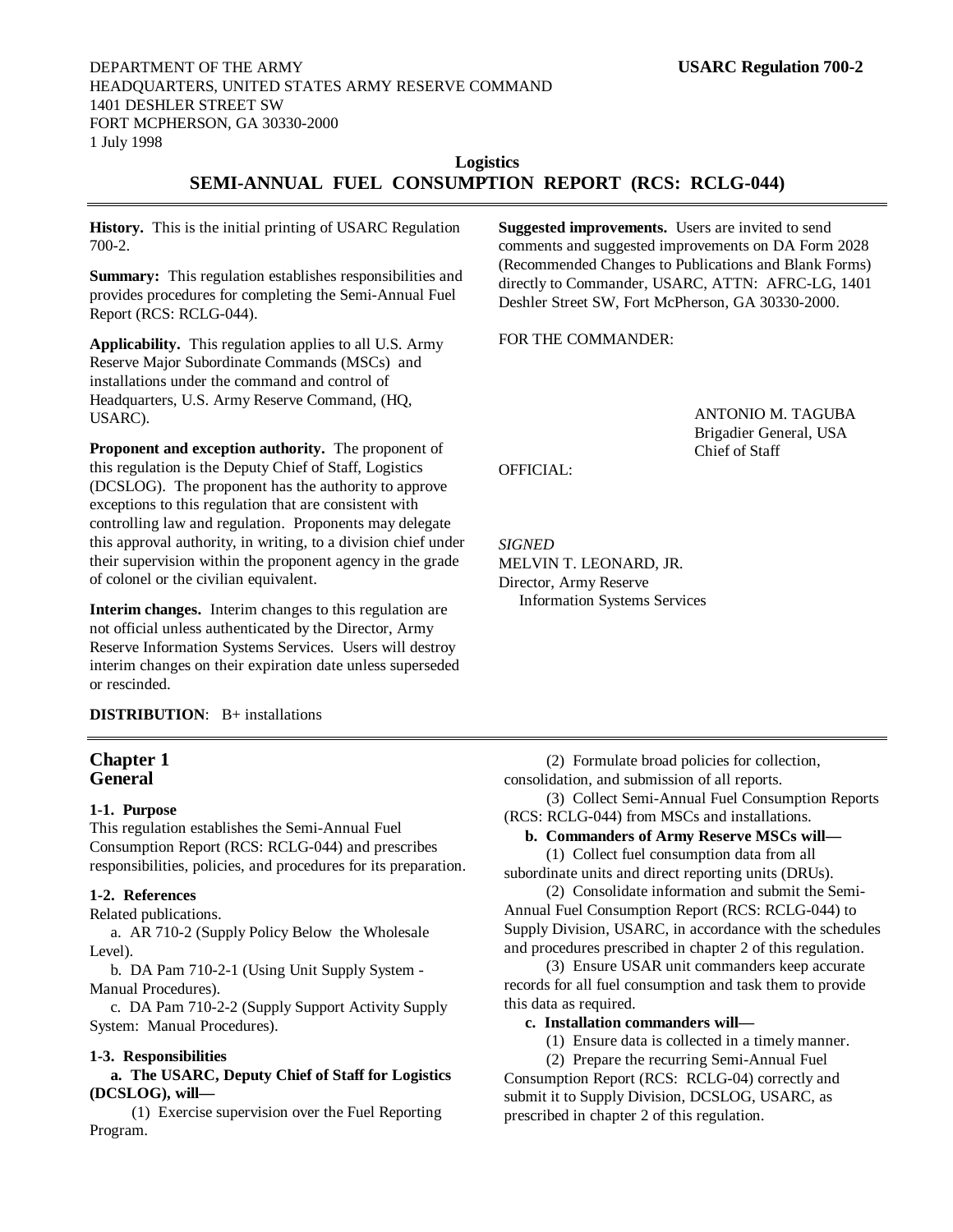# **Chapter 2 Procedures**

# **2-1. Procedures**

a. Submit the Semi-Annual Fuel Consumption Report (RCS: RCLG-044) as follows:

(1) The MSCs and installations will consolidate and submit fuel consumption figures for the first half of the fiscal year (October through March) **not later than 15 May** to Commander, USARC, ATTN: AFRC-LGS, 1401 Deshler Street SW, Fort McPherson, GA 30330-2000.

(2) The MSCs and installations will consolidate and submit fuel consumption figures for the entire fiscal year (October through September) **not later than 15 November** to Commander, USARC, ATTN: AFRC-LGS, 1401 Deshler Street SW, Fort McPherson, GA 30330-2000.

b. Collect only information for property book equipment. Do not include GSA vehicle fuel or facility heating fuel in this report.

#### **2-2. Instructions and format for submitting the Semi-Annual Fuel Consumption Report (RCS: RCLG-044).**

a. Information required for the Semi-Annual Fuel Consumption Report is as follows:

(1) MSC or Installation designation.

(2) Period covered. *Examples:* Oct 98 through

Mar 99 – OR -- Oct 98 through Sep 99.

(3) Identify type of fuel as follows:

(a) *Aircraft Operations:* JP-4, JP-8, AVGAS.

(b) *Vessel Operations:* JP-8, Diesel.

(c) *Vehicle Operations:* JP-8, Diesel, Mogas

Unleaded, Mogas Leaded.

(d) *Other:* Butane, Propane.

(4) Each type of fuel must be broken down into the following categories:

(a) *Gallons:* Purchased by Military

Interdepartmental Purchase Request (**MIPR)** or Tactical **Credit Card** and the **Total.**

(b)*Total Dollars:* Broken down to purchases by **MIPR** or **Credit Card** and the **Total** of each.

b. Submit information in the format at appendix A.